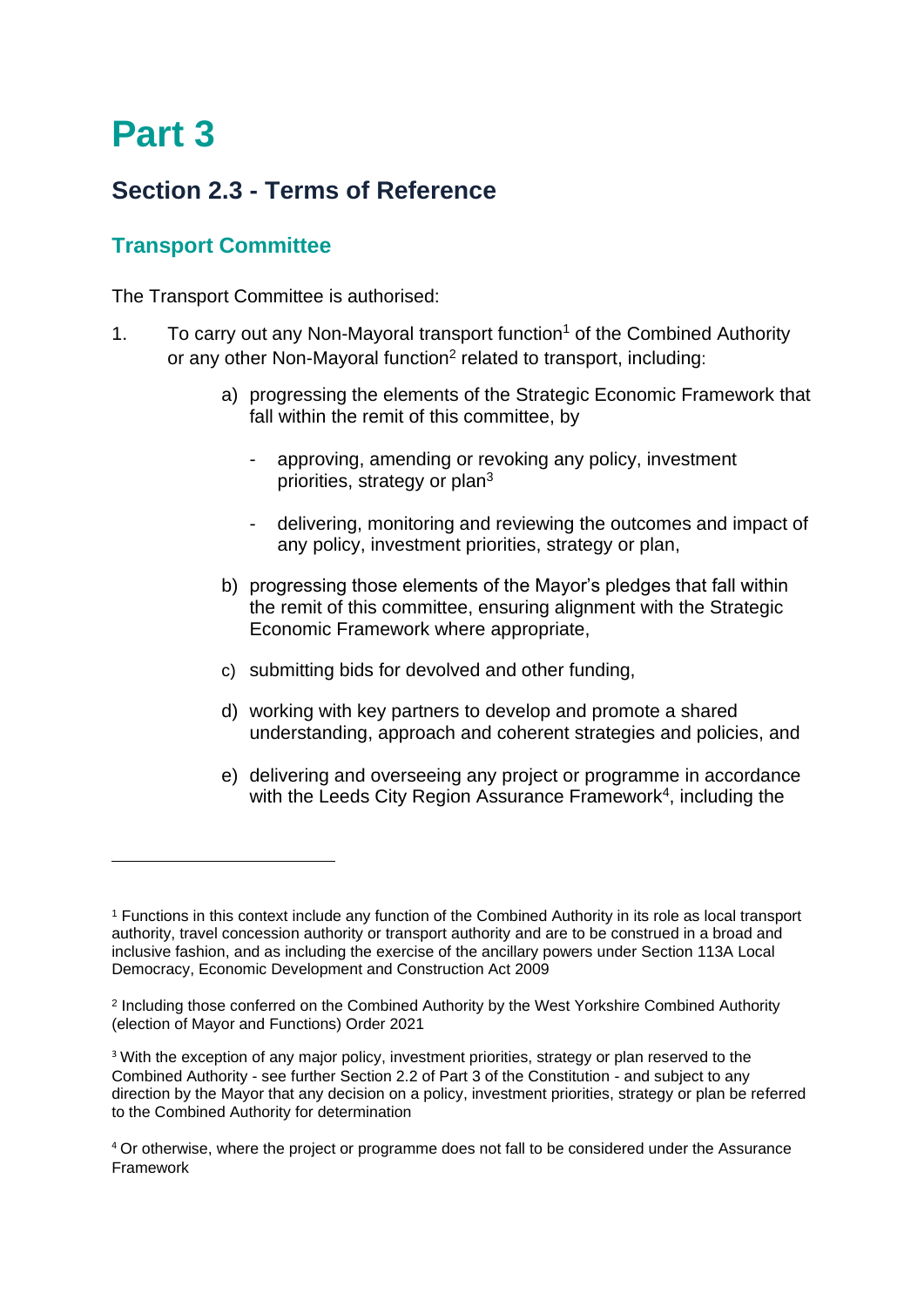following where authorised by a bespoke approval pathway and approval route for a scheme (after decision-point 2 only): 

- making a decision to progress the scheme<sup>5 6</sup>or
- making any recommendation to the Combined Authority<sup>7</sup> or the Mayor<sup>8</sup> about progressing the scheme, and
- reviewing the scheme's impact,

## with the **exception** of

- any function which requires a Statutory Consent<sup>9</sup> where that consent has yet to be given<sup>10</sup>,
- any matter related to a Non-Mayoral Function conferred by the 2021 Order, which the Mayor has directed should be referred to the Combined Authority for determination<sup>11</sup>, or
- any function which is reserved to the Combined Authority<sup>12</sup>.
- 2. To advise the Combined Authority in respect of any Non-Mayoral Function which is a transport function or function related to transport.
- 3. To advise the Mayor in respect of any Mayoral General Function<sup>13</sup> which is a transport function or other function related to transport, including the

<sup>8</sup> The Mayor will determine any aspect of a scheme which is a Mayoral Function

 $9$  These are specified functions conferred by the West Yorkshire Combined Authority (Election of Mayor and Functions) Order 2021 - see further the Access to Information Rules in Part 4 of the **Constitution** 

<sup>10</sup> In relation to any function in respect of which a Statutory Consent has been given, the Committee must exercise their authority in accordance with the terms of any Statutory Consent

<sup>11</sup> The 2021 Order provides that these matters require the support of the Mayor

<sup>12</sup> The functions reserved to the Combined Authority are set out in Section 2.2 of Part 3 of the Constitution, and include the approval of any major policy, investment priorities, strategy or plan

<sup>5</sup> Including determining change requests

<sup>6</sup> With the exception of any decision which would result in a revised financial approval which exceeds the cumulative total of the financial approval and tolerance threshold agreed by the Combined Authority at decision point 2 (or decision point 3) by more than 25%, in which case the decision must be referred to the Combined Authority.

 $7$  Or to any other committee or relevant officer with delegated authority to make the decision

<sup>&</sup>lt;sup>13</sup> Mayoral General Functions are the functions of the Combined Authority which are exercisable only by the Mayor, other than PCC Functions. These are conferred by the 2021 Order (see further Table D in Section 3.1.1 of Part 3 of the Constitution), or other legislation